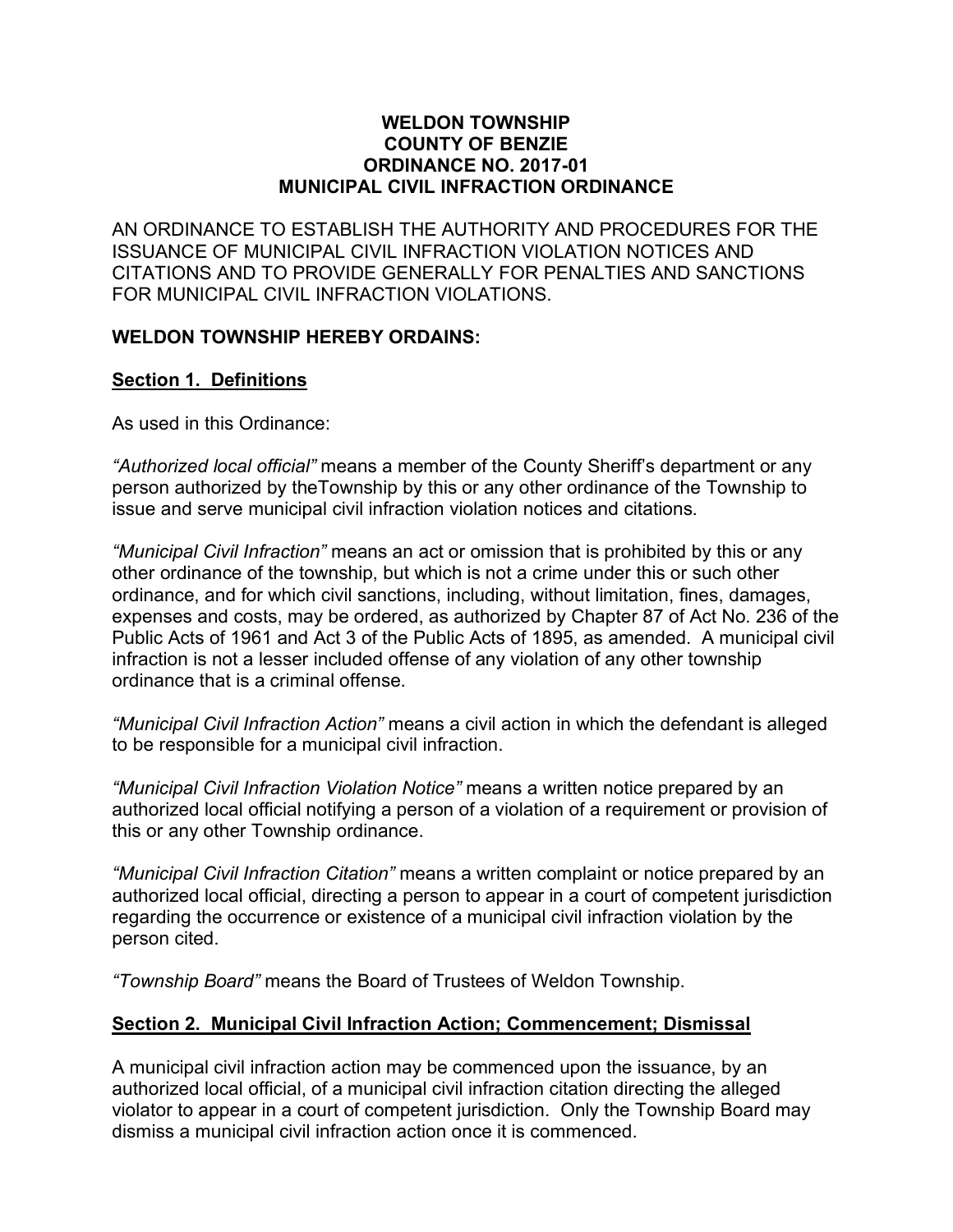# **Section 3. Municipal Civil Infraction Violation Notices; Issuance and Service**

Municipal civil infraction violation notices may be issued and served in person or by mail by an authorized local official to correct a violation of a requirement or provision of this or any other Township ordinance. Failure by a person to comply with a violation notice to correct a violation of a requirement or provision of this or any other Township ordinance within a specified period of time may be subject to a municipal civil infraction action and issued a citation to appear in court.

# **Section 4. Municipal Civil Infraction Citations; Issuance and Service**

Municipal civil infraction citations shall be issued and served in person or by mail by an authorized local official in accordance with the provisions of this ordinance and the provisions of Chapter 87 of the Revised Judicature Act, Act 236 of the Public Acts of 1961, as amended [MCL 600.8701, et seq].

# **Section 5. Penalties and Sanctions**

A. Unless provided otherwise in a specific ordinance, the sanction for a violation which is a municipal civil infraction shall be a civil fine in court in the amount as provided below, plus any costs, damages, expenses and other sanctions, as authorized under Chapter 87 of the Revised Judicature Act, Act 236 of the Public Acts of 1961, as amended [MCL 600.8701, et seq], and other applicable laws.

- 1. Unless otherwise specifically provided for a particular municipal civil infraction violation by any other Township ordinance, the civil fine for a violation shall be \$100.00, plus costs and other sanctions, for each infraction.
- 2. Increased civil fines may be imposed for repeated violations by a person of any requirement or provision of this or any other Township ordinance. As used in this section, "repeat offense" means a second (or any subsequent) municipal civil infraction violation of the same requirement or provision (i) committed by a person within any 12-month period (unless some other period is specifically provided by this or any other Township ordinance) and (ii) for which the person admits responsibility or is determined to be responsible. Unless otherwise specifically provided by this or any other Township ordinance for a particular municipal civil infraction violation, the increased fine for a repeat offense shall be as follows:
	- a. The fine for any offense which is a repeat offense shall be \$200.00, plus costs.
	- b. The fine for any offense which is a second repeat offense or any subsequent repeat offense shall be \$300.00, plus costs.

B. A "violation" includes any act which is prohibited or made or declared to be unlawful or an offense by this or any other Township ordinance and any omission or failure to act where the act is required by this or any other Township ordinance.

C. Each day on which any violation of this or any other Township ordinance